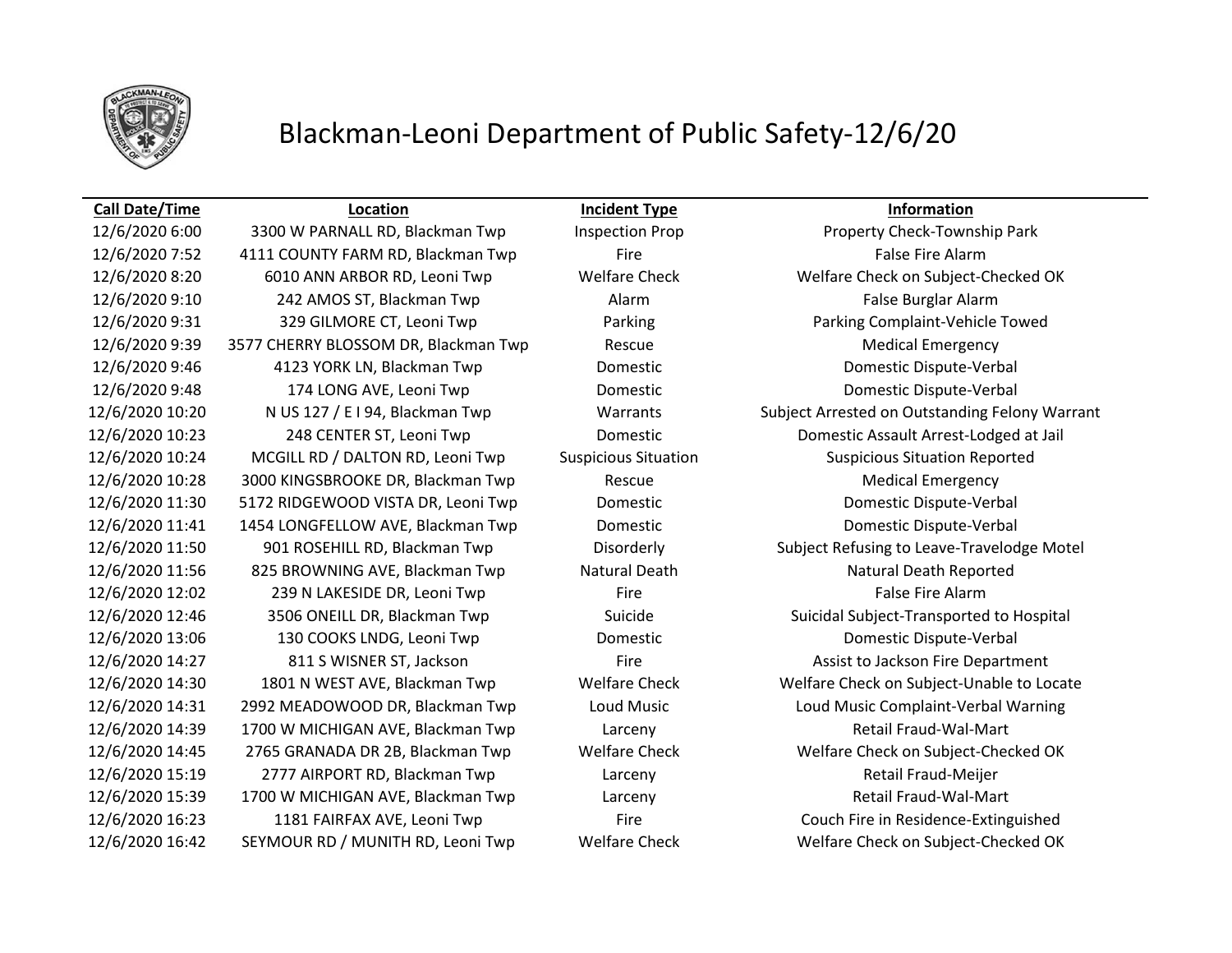

## Blackman-Leoni Department of Public Safety-12/6/20

### **Call Date/Time Location Incident Type Information**

12/6/2020 17:37 1181 FAIRFAX AVE, Leoni Twp Domestic Domestic Dispute-Verbal 12/6/2020 17:45 1066 N PORTAGE RD, Leoni Twp Fire Fire Fire Coven Fire Oven Fire 12/6/2020 17:48 3545 ANN ARBOR RD, Leoni Twp Domestic Domestic Dispute-Verbal 12/6/2020 18:37 2926 WOODS CIR, Blackman Twp Rescue Medical Emergency 12/6/2020 19:09 2755 GRANADA DR 2B, Blackman Twp Rescue Medical Emergency 12/6/2020 19:59 2631 COOPER RD, Blackman Twp Suspicious Situation Suspicious Situation Reported 12/6/2020 20:02 2723 GRANADA DR 3B, Blackman Twp Domestic Domestic Dispute-Verbal 12/6/2020 21:00 3300 W PARNALL RD, Blackman Twp Inspection Prop Property Check-Township Park 12/6/2020 22:33 3771 HITCHING POST RD, Blackman Twp Rescue Medical Emergency 12/6/2020 22:39 4111 COUNTY FARM RD, Blackman Twp Rescue Rescue Medical Emergency 12/6/2020 23:23 667 WAYNE ST, Blackman Twp Fire Fire Fire False Fire Alarm 12/6/2020 23:44 3920 DONNELY RD, Leoni Twp Rescue Rescue Medical Emergency 12/6/2020 23:51 2926 WOODS CIR 4, Blackman Twp Rescue Medical Emergency 12/6/2020 23:54 4170 ROCHESTER CT, Blackman Twp Rescue Rescue Medical Emergency 12/7/2020 0:44 2731 GRANADA DR, Blackman Twp Domestic Domestic Dispute-Verbal 12/7/2020 2:12 105 E LOCKWOOD ST 4, Leoni Twp Domestic Domestic Dispute-Verbal

12/6/2020 16:42 901 ROSEHILL RD 249, Blackman Twp Disorderly Subject Refusing to Leave-Travelodge Motel 12/6/2020 18:16 4044 KNIGHTS BRIDGE LN, Blackman Twp Disorderly Trouble with Subject Reported-Road Rage Incident 12/6/2020 18:29 205 N EAST AVE, Jackson CSC CSC Reported-Occurred in Leoni Twp 12/6/2020 18:33 PAGE AVE / 9TH ST, Leoni Twp Accident PDA One Vehicle Accident-No Injuries 12/6/2020 19:38 W I 94 / LANSING AVE, Blackman Twp Traffic Offense Registration Violation-Verbal Warning 12/6/2020 19:49 N US 127 / W PARNALL RD, Blackman Twp Traffic Offense Registration Violation-Verbal Warning 12/6/2020 20:39 2801 CARRIAGE LN, Blackman Twp Welfare Check Welfare Check on Subject-Checked OK 12/6/2020 20:50 2609 E MICHIGAN AVE, Blackman Twp Parking Parking Complaint-Verbal Warning 12/6/2020 21:10 W PARNALL RD / OUTER DR, Blackman Twp Traffic Offense Registration Violation-Verbal Warning 12/6/2020 21:57 PAGE AVE / LONG AVE, Leoni Twp Traffic Offense Registration Violation-Verbal Warning 12/6/2020 22:30 3032 REDBUD CT, Blackman Twp Welfare Check Welfare Check on Subject-Transported to Hospital 12/7/2020 0:00 CLINTON RD / HENDEE RD, Blackman Twp Traffic Hazard Hazard-Vehicle Blocking Roadway-Vehicle Towed